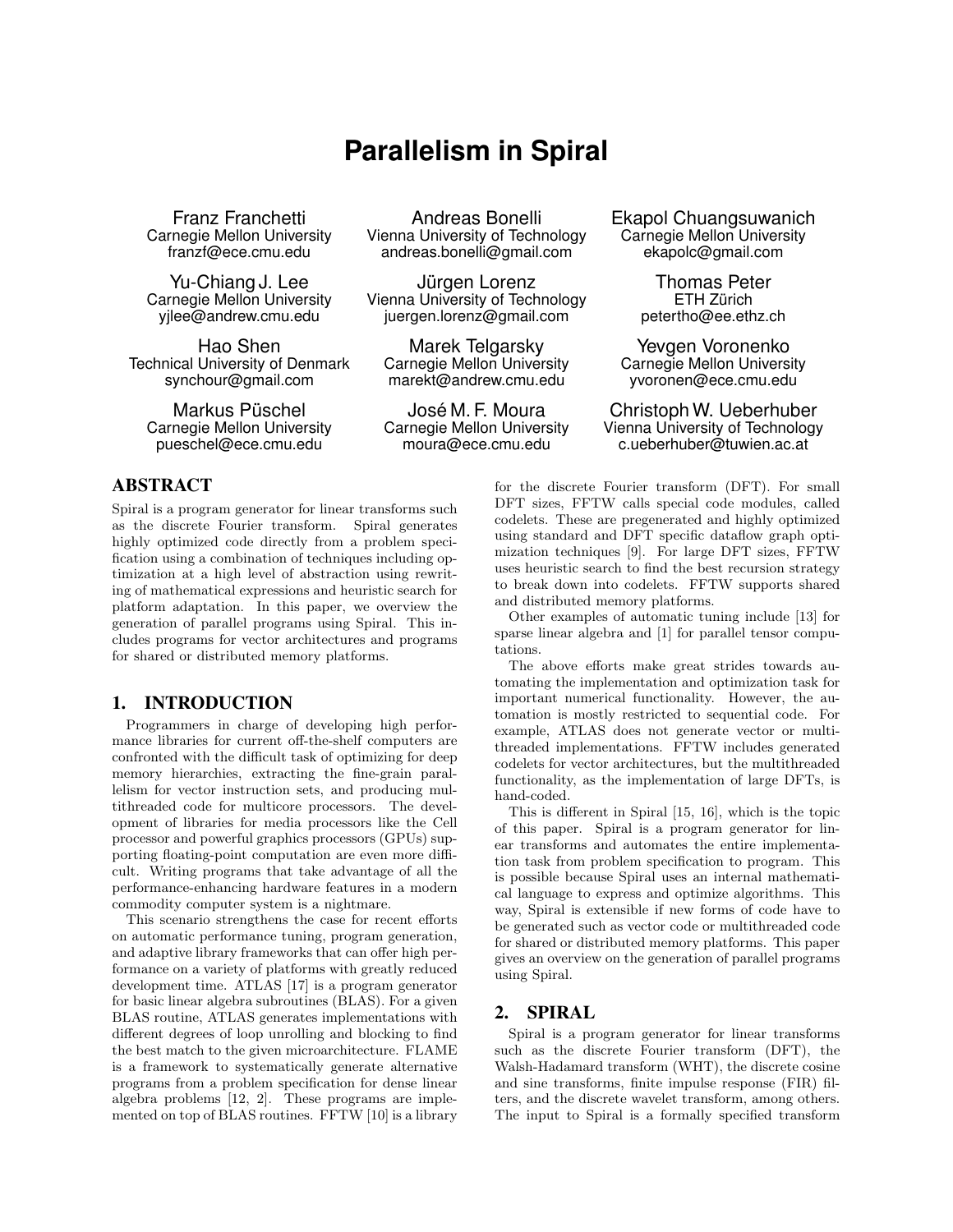

Figure 1: The program generator Spiral.

(e.g., DFT of size 245); the output is a highly optimized C program implementing the transform.

In Spiral (see Figure 1), recursive computation of larger transforms by smaller transforms is expressed using rules. For a given transform, Spiral recursively applies these rules to generate one out of many possible algorithms represented as a formula in a language called SPL (signal processing language). This formula is then structurally optimized using a rewriting system and finally translated into a C program (for computing the transform) using a special formula compiler. The C program is further optimized and then a native compiler is used to generate an executable. Its runtime is measured and fed into a search engine, which decides how to modify the algorithm; that is, the engine changes the formula, and thus the code, by using dynamic programming or other search methods. Eventually, this feedback loop terminates and outputs the fastest program found in the search. See [15, 6] for a complete description.

Mathematical foundation. A (linear) transform is a matrix-vector multiplication  $x \mapsto y = Mx$ , where  $x$  is a real or complex input vector,  $M$  the transform matrix, and  $y$  the result. For example, for an input vector  $x \in \mathbb{C}^n$ , the DFT is defined by the matrix

$$
\text{DFT}_n = [\omega_n^{k\ell}]_{0 \le k,\ell < n}, \quad \omega_n = \exp(-2\pi i/n).
$$

Algorithms for transforms can be written using the Kronecker product formalism [15] in the form of structured sparse matrix factorizations. We use  $I_n$  to denote an  $n \times n$  identity matrix, and

$$
A \otimes B = [a_{k\ell}B], A = [a_{k\ell}]
$$

for the tensor product of matrices. Then, for example, the Cooley-Tukey FFT algorithm can be written as

$$
\text{DFT}_{mn} \rightarrow (\text{DFT}_m \otimes I_n) D_{m,n} (\text{I}_m \otimes \text{DFT}_n) \text{L}_m^{nm} (1)
$$

with the diagonal matrix  $D_{m,n}$  and the stride permutation matrix  $\overline{\mathcal{L}_m^{nm}}$ .

## 3. FORMAL PARALLELIZATION

The key observation is that formula constructs can be related to properties of the target architecture. In particular, certain formula constructs can be implemented efficiently on a particular type of hardware while they are ill-suited for other types of hardware. As example, in (1) the construct

$$
I_m \otimes DFT_n \tag{2}
$$

has a perfect structure for m-way parallel (shared and distributed memory) machines. Similarly, the construct

$$
\text{DFT}_m \otimes I_n \tag{3}
$$

has a perfect structure for  $n$ -way vector SIMD (single instruction, multiple data) architectures [5]. However, (2) is ill-suited for vector SIMD architectures and (3) is ill-suited for distributed memory machines.

Formulas can be manipulated using algebraic identities [14]. For instance, the identity

$$
\text{DFT}_m \otimes I_n = \mathcal{L}_m^{mn} \left( \mathcal{I}_n \otimes \text{DFT}_m \right) \mathcal{L}_n^{mn} \tag{4}
$$

replaces a vector formula by a parallel formula and introduces two stride permutations.

Optimization through rewriting. The basic idea in Spiral's formula optimization is to rewrite a generated formula into another formula that has a structure that maps well to a given target architecture. An example is parallelization: Spiral rewrites formulas to obtain the right form and the right degree of parallelism.

Spiral's rewriting system for parallelization consists of three crucial components to accomplish this goal:

- Tags encode target architecture types and parameters. Specifically, Spiral uses the tags "vec( $\nu$ )" for SIMD vector extensions, "smp( $p, \mu$ )" for shared memory, "mpi $(p)$ " for message passing, and "gpu $(n, t)$ " for graphics processors. The meaning of these parameters is explained later.
- Base cases encode formula constructs that can be mapped well to a given target architecture. For instance, we denote a p-way parallel base case generalizing (2) by  $I_p \otimes_{\parallel} A_n$ , using the tagged operator "⊗<sub>l</sub>" and the variable  $A_n$  matching any  $n \times n$ matrix.
- Rewriting rules encode how to translate general formulas into base cases. For instance, we generalize (4) into the rewriting rule

$$
\underbrace{A_m \otimes I_n}_{\text{mpi}(p)} \to \underbrace{L_m^{mn}}_{\text{mpi}(p)} \left(I_p \otimes \mathcal{A}_{m}(I_{n/p} \otimes A_m)\right) \underbrace{L_n^{mn}}_{\text{mpi}(p)}.
$$
 (5)

(5) applies identity (4), but "knows" (due to the tag mpi $(p)$ ) that the target architecture is a pway parallel message passing system, and thus introduces the matching base case  $I_p \otimes \langle (I_{n/p} \otimes A_m) \rangle$ . The stride permutations  $L_m^{mn}$  and  $L_n^{mn}$  will be handled by further rewriting.

To identify the above components, we follow the same procedure for all supported architectures. 1) We identify the most important platform parameters and encode these as tags. 2) We identify formula constructs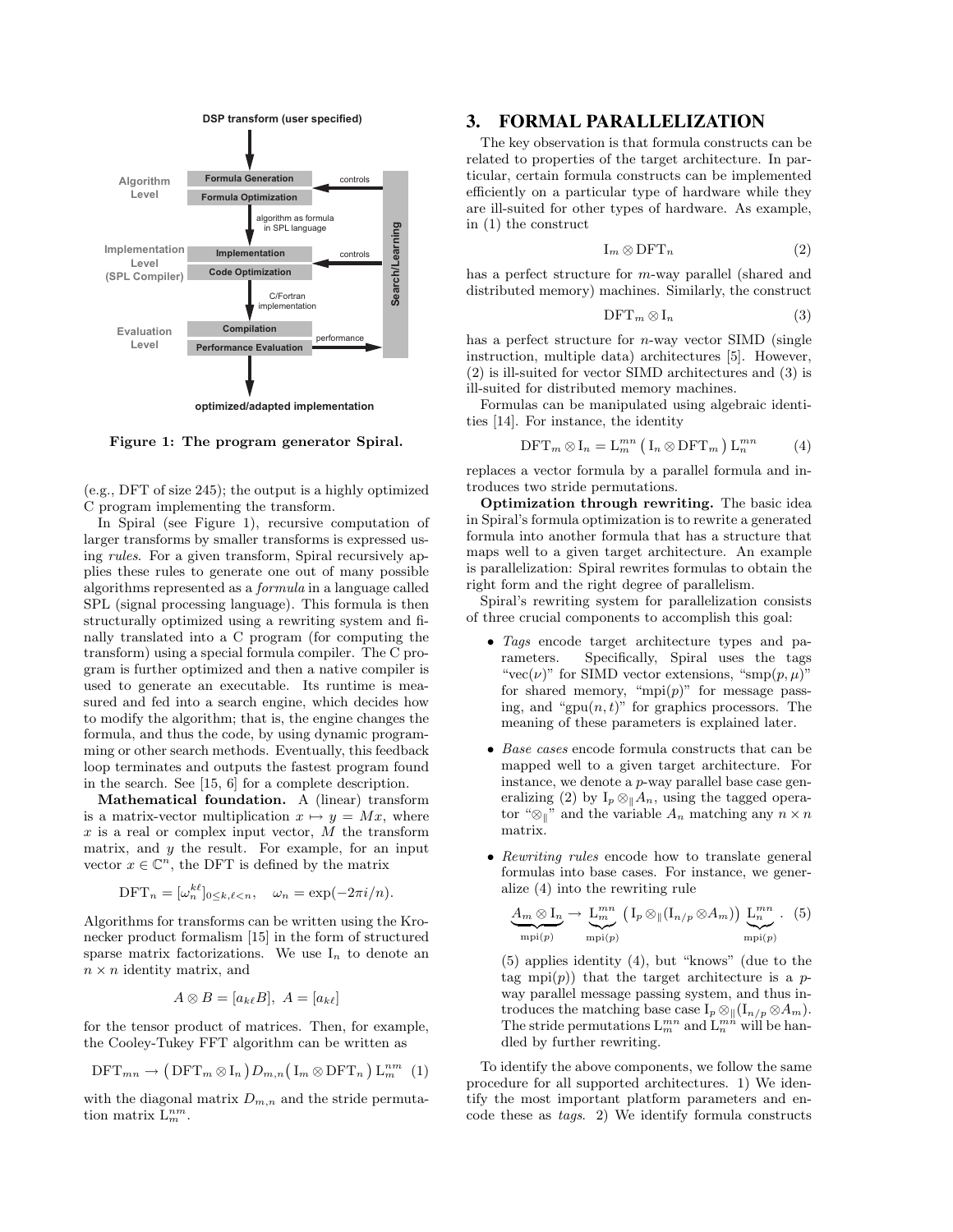that can be mapped well to the target architecture, thus defining a set of base cases. We also specify their efficient implementation. 3) We identify a set of rewriting rules, parameterized by hardware parameters, which translate general constructs into base cases.

In the remainder of this section we provide additional details on this approach for vector SIMD extensions, multicore CPUs, message passing, the Cell processor, and GPUs.

Vector SIMD instructions. To generate efficient SIMD vector code we need to guarantee that all memory accesses are properly aligned and load/store whole vectors. All arithmetic should be done using vector operations and all data shuffling should take place in vector registers using efficient shuffle instructions (which may differ across supported SIMD architectures). The number of shuffle operations should be minimized.

We introduce the tag "vec $(\nu)$ " for vector SIMD operation using  $\nu$ -way vector instructions. The construct

$$
A\vec{\otimes}I_{\nu}\tag{6}
$$

(using the tagged operator " $\vec{\otimes}$ ") can be implemented solely using vector arithmetic and guarantees aligned memory access of whole vectors. Further, Spiral automatically builds a library of vectorized implementations of permutations including

$$
\underbrace{\mathcal{L}_2^{2\nu}}_{\text{vec}(\nu)}, \quad \underbrace{\mathcal{L}_\nu^{2\nu}}_{\text{vec}(\nu)}, \quad \text{and} \quad \underbrace{\mathcal{L}_\nu^{\nu^2}}_{\text{vec}(\nu)} \tag{7}
$$

for every supported vector architecture. The constructs (6) and (7) constitute some of the base cases for vector architectures.

Vector rewriting rules like

$$
\underbrace{A \otimes I_n}_{\text{vec}(\nu)} \rightarrow (A \otimes I_{n/\nu}) \vec{\otimes} I_{\nu} \tag{8}
$$
\n
$$
\underbrace{L_n^{n\nu}}_{\text{vec}(\nu)} \rightarrow (I_{n/\nu} \otimes \underbrace{L_{\nu}^{\nu^2}}_{\text{vec}(\nu)}) (L_{n/\nu}^n \vec{\otimes} I_{\nu}) \tag{9}
$$

are parameterized by  $\nu$  and encode how to turn general constructs into vector base cases. Using vector base cases and vector breakdown rules, Spiral successfully vectorizes a large class of linear transform algorithms. Further details on Spiral's vectorization process can be found in  $[5, 8]$ .

Multicore and SMP. The goal on symmetric multiprocessors and multicore CPUs is to balance the computational load and to avoid false sharing (private data of multiple processors stored in the same cache line). We aim at generating programs in which each cache line is accessed only by one processor at a time (the processor "owns" that cache line), and change of ownership happens as little as possible, thus minimizing communication invoked by the cache coherency protocol.

We introduce the tag " $\text{sup}(p, \mu)$ " for shared memory computation on  $p$  processors with cache line size  $\mu$ . The construct

$$
\mathrm{I}_p \otimes_{\parallel} A \tag{10}
$$

expresses embarrassingly parallel, load balanced operation on p processors and can be easily translated into a multithreaded program. The constructs

$$
P\bar{\otimes}I_{\mu}
$$
, P a permutation on mp points, (11)

expresses (potential) ownership change of cache lines. (10) and (11) are shared memory base cases. The shared memory rule set consists of rules like

$$
\underbrace{A_m \otimes I_n}_{\text{smp}(p,\mu)} \rightarrow \underbrace{\left(\mathcal{L}_m^{mp} \otimes I_{n/p}\right)}_{\text{smp}(p,\mu)} \qquad (12)
$$
\n
$$
\underbrace{\left(\mathcal{L}_p \otimes \left[\left(A_m \otimes I_{n/p}\right)\right] \underbrace{\left(\mathcal{L}_p^{mp} \otimes I_{n/p}\right)}_{\text{smp}(p,\mu)}}_{\text{smp}(p,\mu)} \qquad (13)
$$

and allows to parallelize even small transforms and to produce efficient multicore code. Further information on Spiral's shared memory and multicore code generation can be found in [7].

Distributed memory. The goal on distributed memory machines is to minimize the number of messages to be sent and maximize their size. In addition, the computational load should be balanced for all processors.

We introduce the tag "mpi $(p)$ " for message passing on  $p$  processors. The construct  $(10)$  expresses an embarrassingly parallel, load balanced operation on p processors and can be easily translated into a single program multiple data (SPMD) program. The construct

$$
\underbrace{P \otimes I_n}_{\text{all-to-all}}, \quad P \text{ a permutation on } mp \text{ points}, \qquad (14)
$$

expresses an explicit all-to-all communication between p processors with packets of size n. (10) and (14) are message passing base cases. The distributed memory rule set consists of (5) and rules like

$$
\underbrace{\mathcal{L}_n^{np}}_{\text{mpi}(p)} \rightarrow (\mathcal{I}_p \otimes_{\parallel} \mathcal{L}_{n/p}^n) \underbrace{(\mathcal{L}_p^{p^2} \otimes \mathcal{I}_{n/p})}_{\text{all-to-all}} \qquad (15)
$$

and enables Spiral to generate efficient MPI code for linear transforms. Further details on Spiral's distributed memory code generation can be found in [3].

Cell processor. The Cell processor features a twoway symmetric multithreaded main processor (PPE) and 8 vector SIMD coprocessors (SPE) with private memory. It has a theoretical single-precision peak performance of 45 Pentium 4 processors running at the same clock speed. To take full advantage of the Cell processor's potential one needs to write vectorized multithreaded and explicit message-passing programs to be run on a single chip. Particularly important is the scheduling of on-chip communication as the bandwidth strongly depends on the units that communicate. To enable Spiral to generate programs for the Cell processor, we are porting and combining Spiral's vector SIMD, SMP and message passing capabilities to the Cell processor.

In addition, we tackle the communication scheduling by means of software pipelining. The construct (2) expresses a loop with m iterations. It ensures that during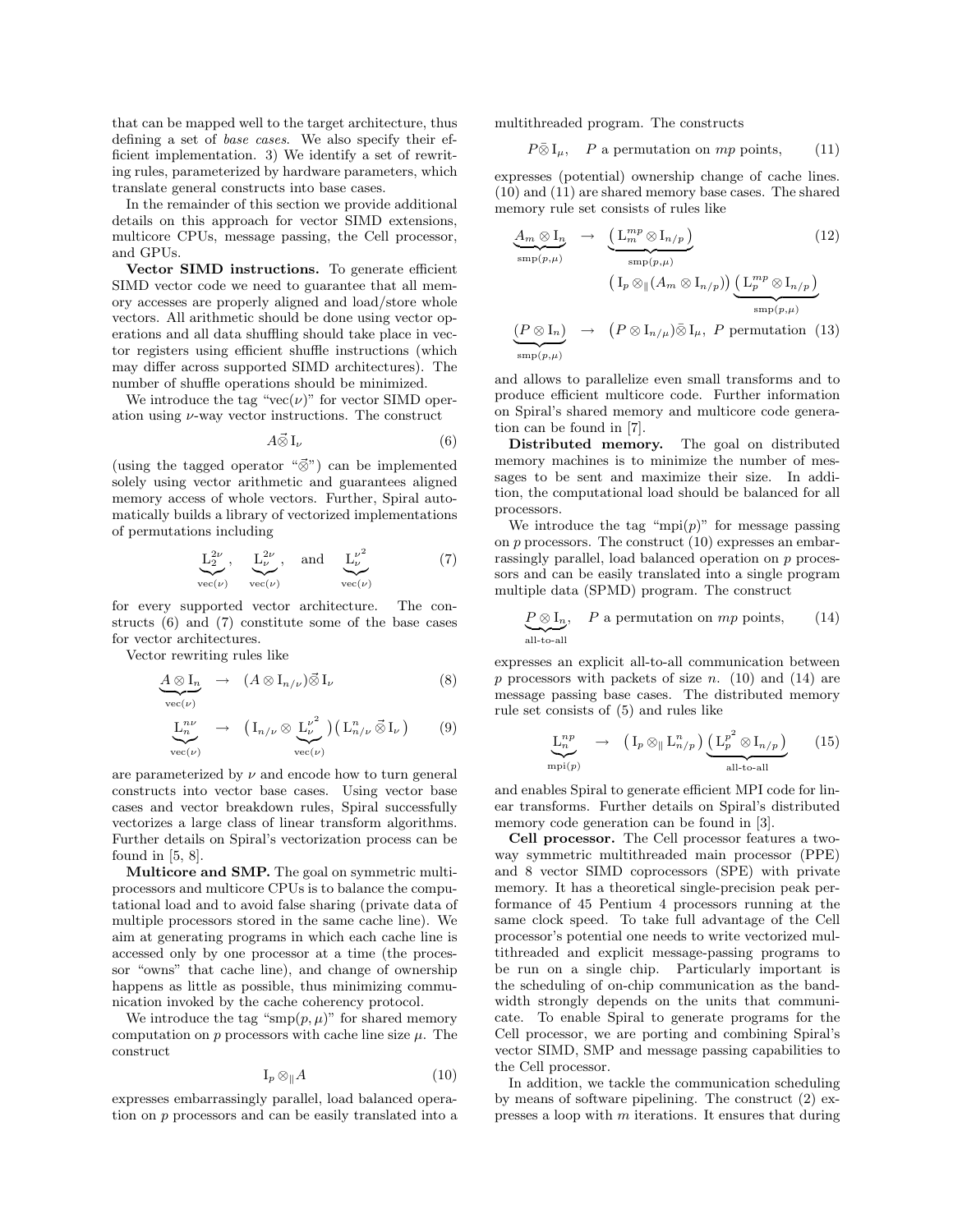computing iteration i, data for iteration  $i - 1$  can be sent to its consumer and data for iteration  $i + 1$  can be received from its producer. In addition, this data is contiguous. Together with (14) this allows Spiral to implement a software pipeline and to schedule messages. This is work in progress.

Graphics processors. The latest generation of graphics processors (GPUs) supports programmable pixel shaders, floating-point units, and high bandwidth to the main memory. The theoretical single-precision peak performance of Nvidia's GeForce 7900 GTX is 250 Gflop/s compared to the 15.2 Gflop/s peak performance of a 3.8 GHz Pentium 4. The advent of the Cbased graphics language Cg makes it easier to program these powerful and ubiquitous special-purpose processors. Recent research shows that the newest GPUs can be used to perform linear algebra and DFT computations [11].

General purpose computation on GPUs utilizes their programmable shaders, which must be programmed in a "for all pixels do" SIMD paradigm. Shader programs can load multiple pixels  $(t$ -way vectors) from multiple textures (rectangular data arrays), and produce a limited number of output pixels (multi-target rendering). We define a tag "gpu $(n, t)$ " for GPUs supporting *n*-way multi-texture rendering and  $t$  color values per pixel (typically,  $t=4$ ). The construct

$$
A_m \otimes_{\times} I_k \mathbin{\vec{\otimes}} I_t
$$

encodes "for all pixel do" loops. We cast the pixel shaders' SIMD programming model as a GPU base case,

$$
(A_m \otimes_{\times} I_k \mathbin{\vec{\otimes}} I_t)(P \mathbin{\vec{\otimes}} I_t), \quad m \leq n,
$$

and introduce rewriting rules like

$$
\underbrace{A_m \otimes I_{kt}}_{\text{gpu}(n,t)} \to A_m \otimes_{\times} I_k \otimes I_t.
$$

Permutations must always be to the right of (i.e., precede) a "for all pixels do" loop. A full computation can contain multiple passes with different shader programs. This is work in progress.

#### 4. EXPERIMENTAL RESULTS

Spiral generates highly optimized transform programs for a large class of advanced architectures. The generated code is consistently competitive with the best available vendor libraries and open source libraries like FFTW. Note that a vendor library like Intel's IPP requires many man-years of coding effort.

In the following we show a few example benchmarks.

SIMD vector code. Spiral is particularly successful in optimizing for vector SIMD extensions like Intel's SSE, and AltiVec/VMX supported by PowerPC G4, G5 and Cell processors [5, 4, 8]. We show the performance of Spiral generated vector code in Fig. 2: Complex 1D DFT on Intel Pentium 4, 3.6 GHz, 8-way SIMD (SSE2), 16-bit fixed point. Spiral is almost twice as fast as Intel's IPP 5.0.

SMP and multicore code. In Fig. 3 we compare sequential and parallel performance of Spiral generated



Figure 2: Vector SIMD. Performance of 1D DFTs, Spiral and Intel IPP 5.0. Higher is better.



Figure 3: Multicore CPU. Performance of 1D DFTs, Spiral and FFTW 3.1. Higher is better.

1D complex double-precision DFT programs to FFTW 3.1 on a dual 2.2 GHz Opteron dualcore (4 processors) system, AMDs newest multicore processor. Spiral generated parallel code outperforms FFTW on this machine and makes the parallelization of very small FFTs possible [7]. Spiral provides consistent speed-up between 3x and 3.5x using the four processors. We see Spiral's sequential/parallel break even for  $DFT_{256}$ , which runs for less than 10,000 cycles and fits fully into the L1 cache. FFTW has its break even for  $DFT_{2048}$  and starts using all four processors only at  $DFT_{2^{20}}$ ; before, only two processors are used.

Message passing code. Fig. 4 shows the performance of Spiral-generated 1D complex double-precision DFT MPI code, run on an 8 node cluster of Opteron 2.4 GHz and Infiniband connectivity, compared to FFTW 2.1.5 MPI (FFTW's latest MPI version). In this setup, Spiral-generated code is between 25% and two times faster than FFTW 2.1.5 [3].

#### 5. REFERENCES

[1] G. Baumgartner, A. Auer, D. E. Bernholdt, A. Bibireata, V. Choppella, D. Cociorva, X. Gao, R. J. Harrison, S. Hirata, S. Krishanmoorthy, S. Krishnan, C.-C. Lam, Q. Lu, M. Nooijen, R. M. Pitzer, J. Ramanujam, P. Sadayappan, and A. Sibiryakov. Synthesis of high-performance parallel programs for a class of ab initio quantum chemistry models. Proceedings of the IEEE,